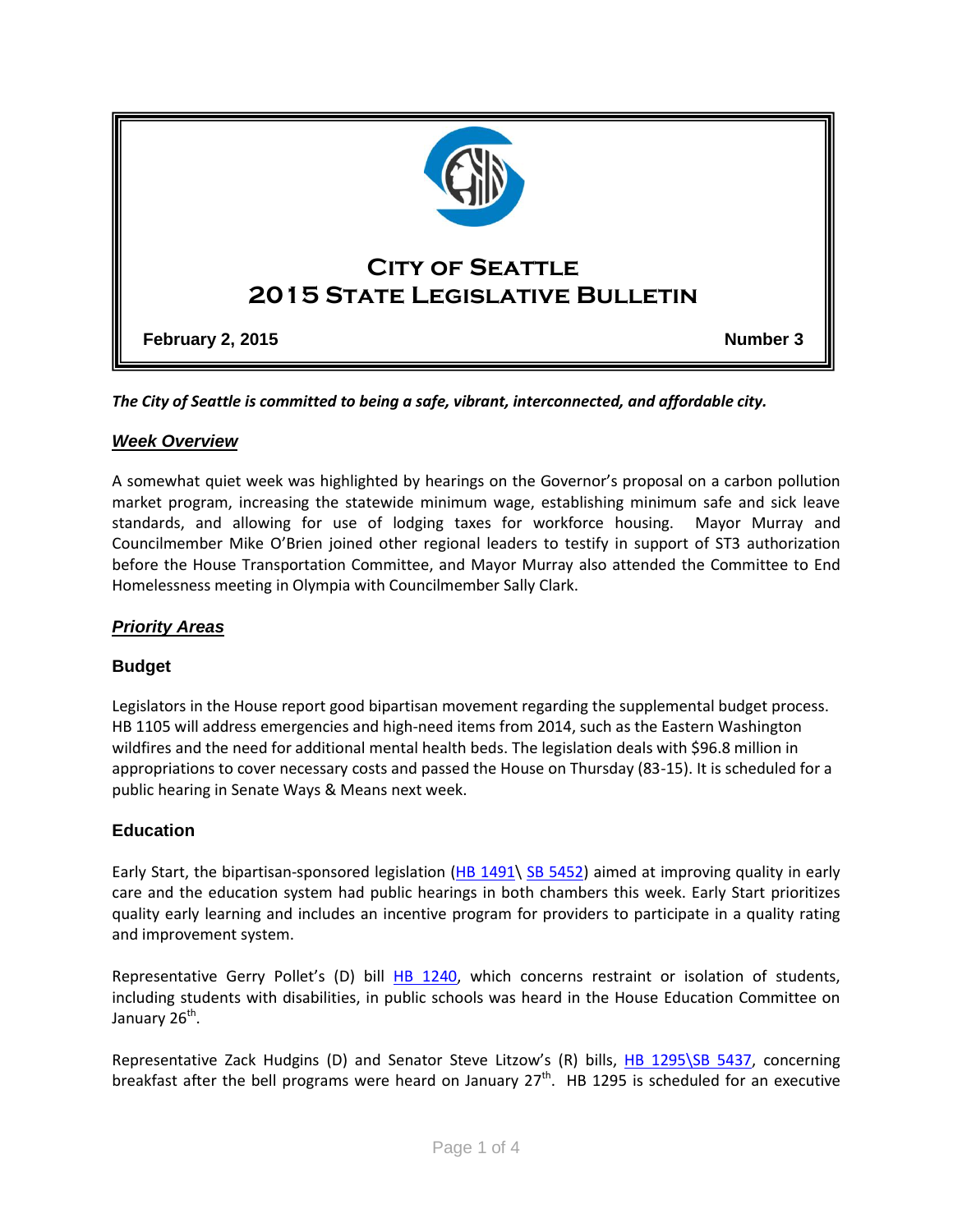session in the House Education Committee on Thursday February  $5<sup>th</sup>$  at 8:00 am. The legislation requires Title I schools provide breakfast for children during school hours (instead of prior to the start of school).

### **Safety Net and Housing**

[HB 1278](http://apps.leg.wa.gov/billinfo/summary.aspx?bill=1278&year=2015) by Representative Brady Walkinshaw (D), which concerns court review of detention decisions under the involuntary treatment act, passed on  $3^{rd}$  reading on the House Floor. The Senate version, [SB](http://apps.leg.wa.gov/billinfo/summary.aspx?bill=5769&year=2015) [5769](http://apps.leg.wa.gov/billinfo/summary.aspx?bill=5769&year=2015) sponsored Senator Steve O'Ban (R), has yet to be scheduled for executive session in the Senate Human Services, Mental Health and Housing Committee.

As mentioned, bill [HB 1223,](http://app.leg.wa.gov/billinfo/summary.aspx?bill=1223&year=2015) which allows the use of lodging taxes for financing workforce housing, was heard on January  $26<sup>th</sup>$  and has been scheduled for executive session in the House Community Development, Housing and Tribal Affairs Committee on Monday February 2<sup>nd</sup>.

Two bills, [HB 1416\SB 5193,](http://app.leg.wa.gov/billinfo/summary.aspx?bill=1416&year=2015) which exempt documents recording a water-sewer district lien from the surcharge for local homeless housing and assistance saw action this week. 1416 was heard in the House Community Development, Housing and Tribal affairs Committee on January 29<sup>th</sup> and the Senate version passed the Senate Human Services, Mental Health & Housing Committee and was referred to Ways and Means. The City signed in opposed to these bills.

[HB 1255\SB 5254](http://app.leg.wa.gov/billinfo/summary.aspx?bill=1255&year=2015) by Representative Gael Tarleton (D) and Senator John McCoy (D), which address the minority and women owned business account were heard in the House Technology and Economic Development Committee on January  $28<sup>th</sup>$ . The Senate version has yet to be scheduled for a public hearing in the Senate Commerce and Labor Committee. This legislation would direct fees collected for non-compliance with OMWBE provisions and contracts to the OMWBE account.

[SB 5289](http://apps.leg.wa.gov/billinfo/summary.aspx?bill=5289&year=2015) and [HB 1493](http://apps.leg.wa.gov/billinfo/summary.aspx?bill=1493&year=2015) would require notification of a parent or guardian and a 48 hour waiting period following the notification before a minor obtains an abortion. The Senate Law and Justice Committee is hearing SB 5289, on Monday, February 2.

[HB 1733,](http://apps.leg.wa.gov/billinfo/summary.aspx?bill=1733&year=2015) the Patient Safety Act, requires the Department of Health (DOH) to adopt patient assignment limits and recommend quality indicators. Democratic Rep. Eileen Cody's bill requires hospitals to comply with an audit to address complaints and submit a staffing plan to the DOH annually.

The House heard Democratic Rep. Jessyn Farrell's bill [HB 1355,](http://apps.leg.wa.gov/billinfo/summary.aspx?bill=1355&year=2015) which will raise the state minimum wage to \$12-per-hour phased-in over four years[. SB 5285](http://apps.leg.wa.gov/billinfo/summary.aspx?bill=5285&year=2015) is the companion bill sponsored by Sen. Pramila Jayapal (D), and has been referred to Commerce & Labor in the Senate. The legislation would raise the current minimum wage starting in 2016 and allows for local jurisdictions to set higher minimums.

The House also heard the Paid Sick Days bill, [HB 1356](http://apps.leg.wa.gov/billinfo/summary.aspx?bill=1356&year=2015) (companion [SB 5306\)](http://apps.leg.wa.gov/billinfo/summary.aspx?bill=5306&year=2015), requiring that employers provide sick leave for employees.

### **Environment**

[HB 1314/SB 5283](http://app.leg.wa.gov/billinfo/summary.aspx?bill=1314&year=2015) by Representative Joe Fitzgibbon (D) and Senator Kevin Ranker (D), are the Governor's request legislation implementing a carbon pollution market program to reduce greenhouse gas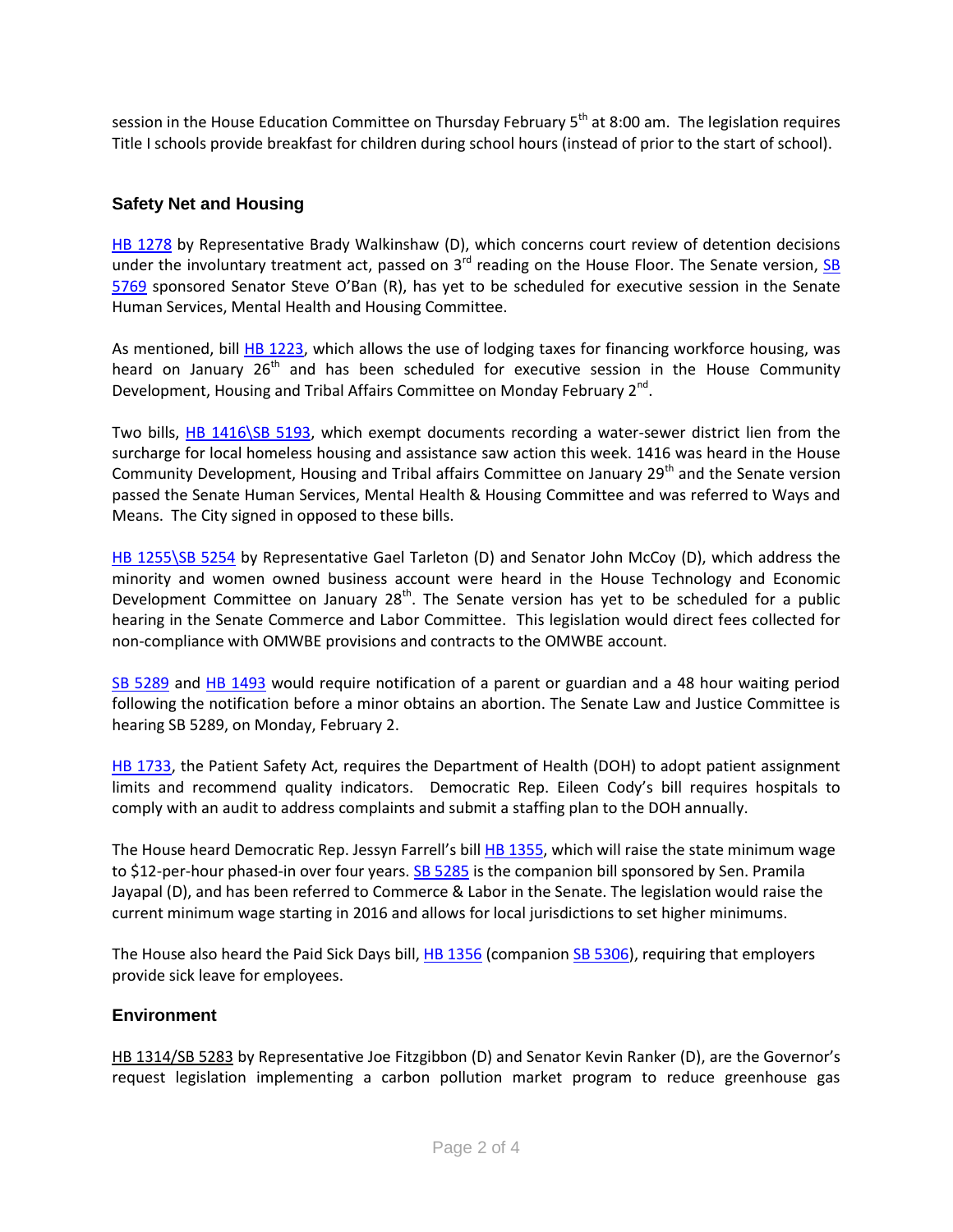emissions. HB 1314 was heard on January 29<sup>th</sup> in the House Environment Committee. SB 5283 has yet to be scheduled for a public hearing in the Senate Energy Committee.

[HB 1378,](http://apps.leg.wa.gov/billinfo/summary.aspx?bill=1378&year=2015) which protects waterways from pollution from synthetic plastic micro beads, was heard January 29<sup>th</sup> and is scheduled for an executive session in the House Environment Committee on Monday February  $2^{nd}$  at 1:30pm.

[SB 5057](http://app.leg.wa.gov/billinfo/summary.aspx?bill=5057&year=2015) by Senator Doug Ericksen (R), which concerns the safe transport of hazardous materials, otherwise referred to as the Oil Trains bill, passed the Senate Energy, Environment and Telecommunications Committee and referred to Ways and Means. A House version sponsored by Rep. Farrell, [HB 1449,](http://apps.leg.wa.gov/billinfo/summary.aspx?bill=1449&year=2015) will be heard on, Feb  $3^{rd}$  at 1:30 PM in the Environment Committee. Representatives from the Seattle Fire Department plan to testify in support. A companion bill, [SB 5087,](http://apps.leg.wa.gov/billinfo/summary.aspx?bill=5087&year=2015) by Senator Christine Rolfes, has not yet been scheduled for a public hearing in the Senate Energy, Environment, and Telecommunication Committee.

The House and Senate heard a number of bills proposing amendments to I-937, including [SB 5089](http://apps.leg.wa.gov/billinfo/summary.aspx?bill=5089&year=2015) and [SB 5090,](http://apps.leg.wa.gov/billinfo/summary.aspx?bill=5090&year=2015) which revise the definition of eligible renewable resources in I-937 to include electricity from modular reactors[, SB 5091](http://apps.leg.wa.gov/billinfo/summary.aspx?bill=5091&year=2015) including nuclear energy in the definition of eligible renewable resource and [SB 5094,](http://apps.leg.wa.gov/billinfo/summary.aspx?bill=5094&year=2015) which would allow incremental electricity from federal hydro improvements to qualify under I-937.

### **Transportation**

Senate Republicans are continuing their push for transportation reforms from last year. Legislation to implement new streamlining of the state's permitting process was introduced. The intent of the legislation is to reduce expenses for transportation projects, by keeping them on time. There is some bipartisan support of this effort, so it may see some movement.

[HB 1007/SB 5336](http://app.leg.wa.gov/billinfo/summary.aspx?bill=1007&year=2015) which limit the use of automated traffic safety cameras to detect speed violations not in school zones, passed both the House and Senate Transportation Committees, and have been referred to their respective Rules Committees.

[HB 1180,](http://app.leg.wa.gov/billinfo/summary.aspx?bill=1180&year=2015) which will provide State authorization to Sound Transit for the "Sound Transit 3" phase of light rail extension, was heard in the House Transportation committee on January 28<sup>th</sup> at 3:30 pm. As noted, Mayor Murray and Councilmember O'Brien testified in support.

[SB 5343,](http://apps.leg.wa.gov/billinfo/summary.aspx?bill=5343&year=2015) Democratic Sen Bob Hasegawa's bill concerning parking impact mitigation from regional transit authority facility construction, received a hearing on Feb. 27<sup>th</sup>. While the City signed in opposed to the legislation, constructive conversations with the sponsor and Sound Transit continue towards a nonlegislative resolution.

### **Public Safety**

Representative Rueven Carlyle (D) and Senator Mark Miloscia (R) introduced bipartisan bills [\(HB 1739\](http://apps.leg.wa.gov/billinfo/summary.aspx?bill=1739&year=2015) [SB 5639\)](http://apps.leg.wa.gov/billinfo/summary.aspx?bill=5639&year=2015) eliminating the death penalty. A letter signed by Mayor Murray, the entire City Council, and City Attorney Pete Holmes was sent to the legislature in support.